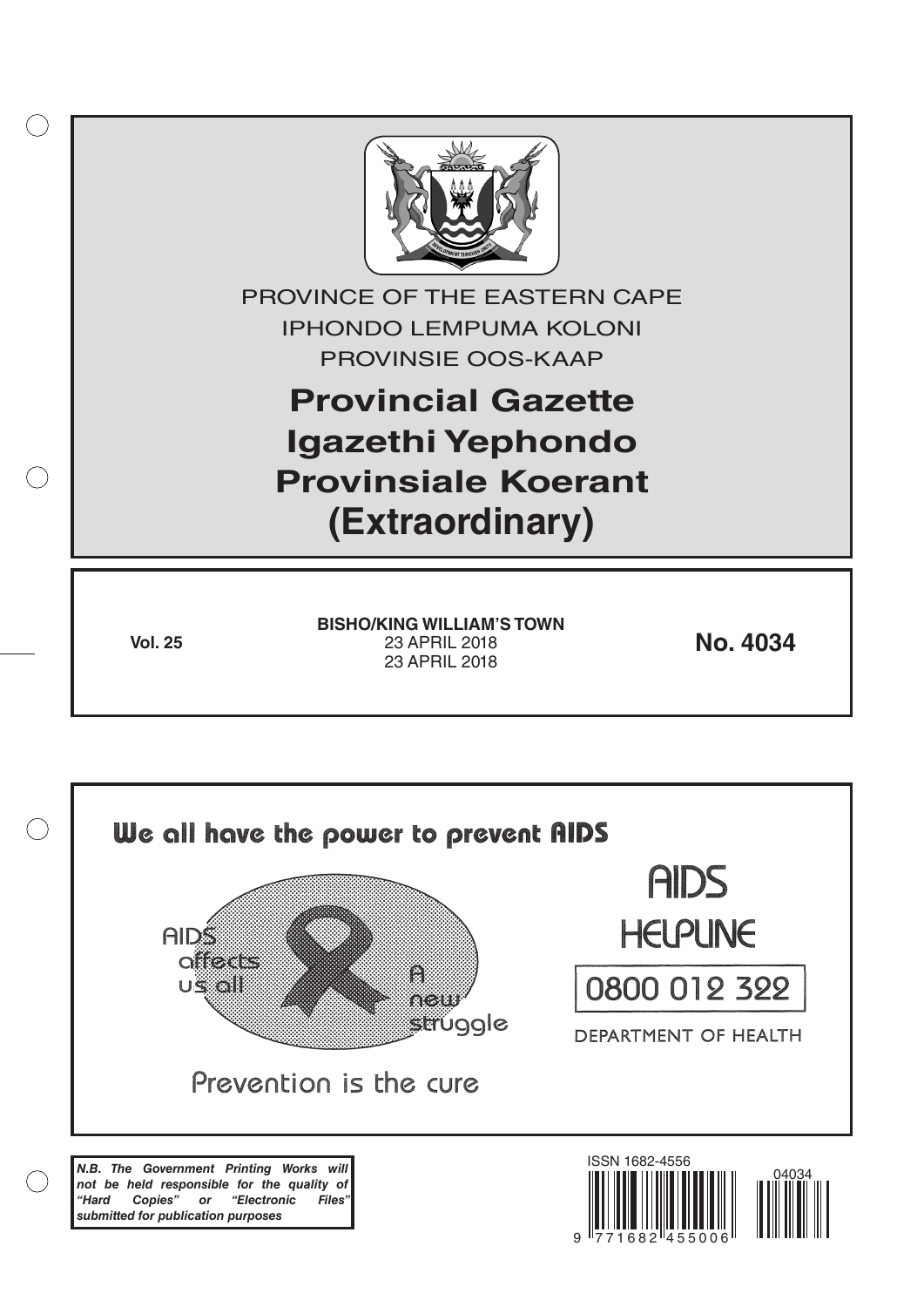# **IMPORTANT NOTICE:**

**The GovernmenT PrinTinG Works Will noT be held resPonsible for any errors ThaT miGhT occur due To The submission of incomPleTe / incorrecT / illeGible coPy.**

**no fuTure queries Will be handled in connecTion WiTh The above.**

## **CONTENTS**

|    |                                                                                                             | Gazette | Page |
|----|-------------------------------------------------------------------------------------------------------------|---------|------|
|    |                                                                                                             | No.     | No.  |
|    | <b>PROVINCIAL NOTICES • PROVINSIALE KENNISGEWINGS</b>                                                       |         |      |
| 76 | Gambling Act (5/1997) (Eastern Cape) (as amended): Notice of lodgement of an application for acquisition of | 4034    |      |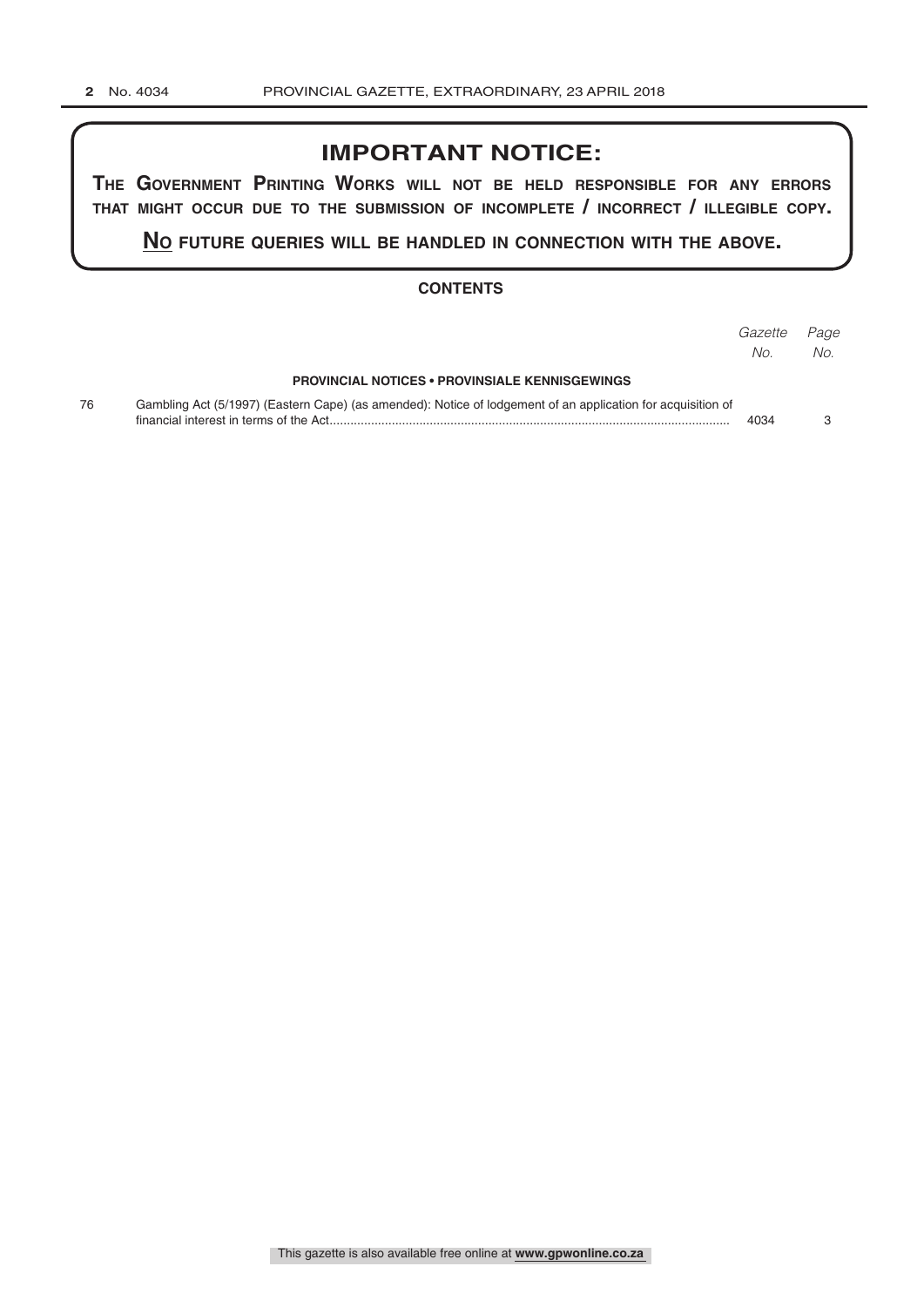## Provincial Notices • Provinsiale Kennisgewings

### **PROVINCIAL NOTICE 76 OF 2018**



#### **NOTICE OF LODGEMENT OF AN APPLICATION FOR ACQUISITION OF FINANCIAL INTEREST IN TERMS OF THE GAMBLING ACT, 1997 (ACT NO. 5 OF 1997) (EASTERN CAPE) (AS AMENDED)**

**NOTICE IS HEREBY GIVEN** that an application for acquisition of a financial interest in terms of section 40 of the Gambling Act, 1997 (Act No. 5 of 1997) (Eastern Cape) (as amended), particulars of which are set out in the Schedule hereunder, has been lodged with the Eastern Cape Gambling Board.

The application may be inspected by any person at the offices of the Eastern Cape Gambling Board, ECGB Building, Quenera Park, Quenera Drive, Beacon Bay, East London.

Any objections, petitions or representations shall be lodged with the Chief Executive Officer of the Board within one (1) month of the date of this notice, which commenced on **23 April 2018 until 22 May 2018**.

All objections and comments shall specify: the application to which the objection or comment relates; the grounds on which the objection is founded; in the case of comment; full particulars or facts in substantiation thereof: the name, address, telephone and fax number of the objector or person making the comment and a statement whether the objector or person making the comment wishes to make oral representations when the application is heard.

A person lodging representations may show cause why the Board may determine that his or her identity should not be divulged.

The under-mentioned figures used in brackets in Schedules have the following meanings:

- $(1)$  = The name and address of the applicant;
- (2) = If the applicant is a company or other corporate body, the names of all persons who have a financial or other interest of 5% or more in the applicant;
- $(3)$  = In the case of a company the initials and sumames of all directors of the company;
- (4) = The type of application applied for; and
- (5) = The address of the premises from which the applicantintends to operate from.

#### **SCHEDULE – ACQUISITION OF FINANCIAL INTEREST**

(1) Zukiswa Patricia Gwente, 1448 Tukulu Street, Port Alfred, Eastern Cape;

(2) N/A;

 $(3)$  N/A $\cdot$ 

(4) Acquisition of a financial interest of more than five percent (5%) in The Penny Farthing (Pty) Ltd (2016/231800/07), a holder of a gambling machine site licence (Type A); and

(5) Shop No. 5, Anchorage Mall, Gluckman Road, Port Alfred, Eastern Cape.

**RM ZwANE CHIEF ExECUTIVE OFFICER EASTERN CAPE GAMBLING BOARD ECGB BUILDING, QUENERA PARk, QUENERA DRIVE BEACON BAY EAST LONDON 5241**

> FRAUD PREVENTION HOTLINE: **0800 333 813**

**A GAMBLING PROBLEM HURTS** Call the Toll Free Counselling Line: **0800 006 008 or SMS 076 675 0710**